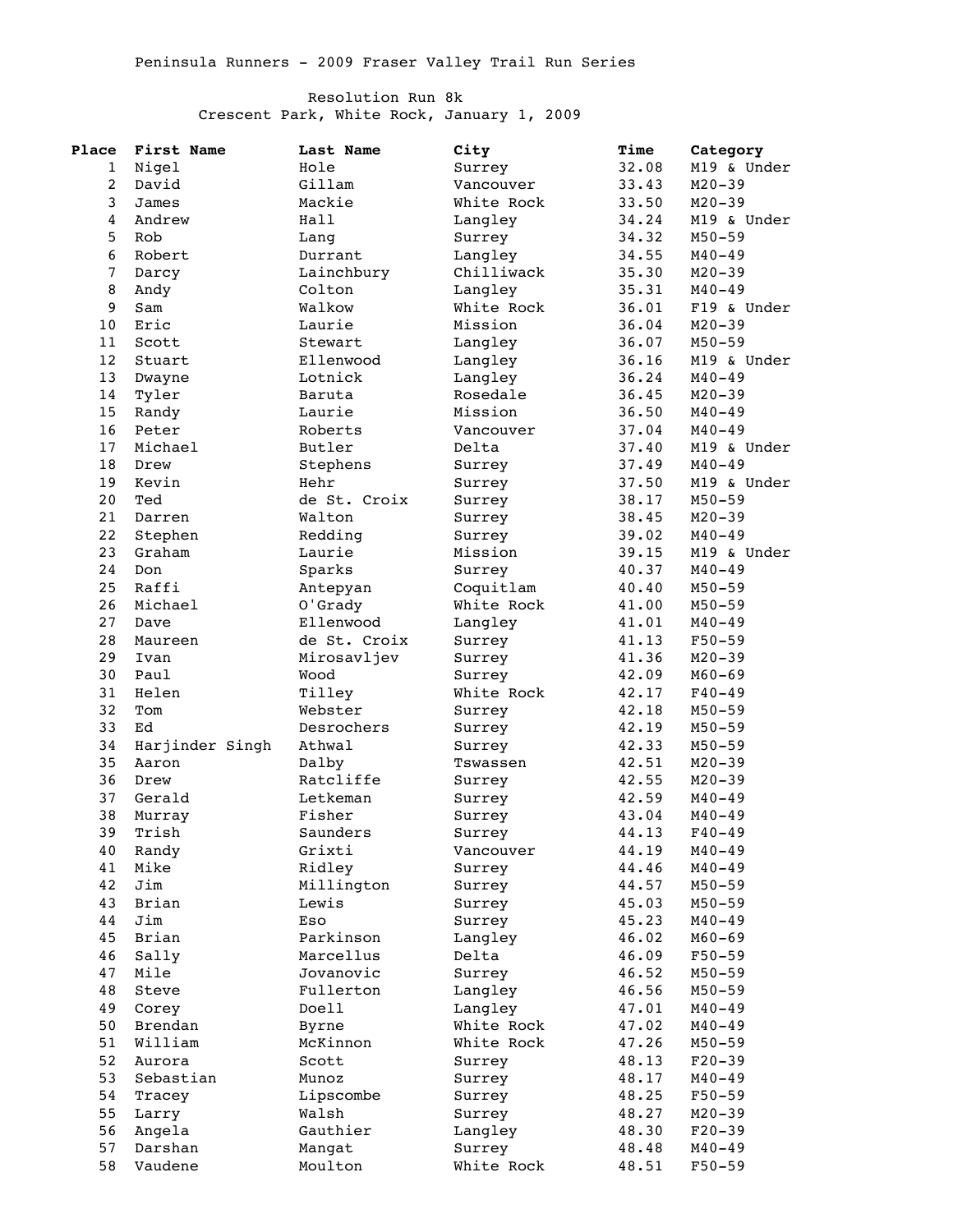| 59  | Veronica     | Schultz                  | Langley        | 48.53 | $F40 - 49$ |
|-----|--------------|--------------------------|----------------|-------|------------|
| 60  | Annette      | Lefebure                 | Port Coquitlam | 49.25 | $F50 - 59$ |
| 61  | Shalagh      | Speilman                 | Langley        | 49.40 | $F20-39$   |
| 62  | Nicky        | Ballingall               | Surrey         | 49.54 | $F40 - 49$ |
| 63  | Dan          | Murphy                   | White Rock     | 49.58 | $M60 - 69$ |
| 64  | Rob          | Daniel                   | Burnaby        | 50.04 | $M60 - 69$ |
| 65  | Joyce        | Soda                     | Surrey         | 50.08 | $F40 - 49$ |
| 66  | Dave         | Palmer                   | Langley        | 50.40 | $M60 - 69$ |
| 67  | Paul         | Sweeney                  | Surrey         | 50.52 | $M50 - 59$ |
| 68  | Georgena     | Evans                    | Surrey         | 51.23 | $F70+$     |
| 69  | Rene         | Gable                    | Langley        | 51.24 | $F20-39$   |
|     |              |                          |                |       |            |
| 70  | Ken          | Clasby                   | Surrey         | 52.06 | $M50 - 59$ |
| 71  | Stephanie    | Fullerton                | Langley        | 52.10 | $F40 - 49$ |
| 72  | Rick         | Williams                 | Langley        | 52.23 | $M50 - 59$ |
| 73  | Diane        | Dent                     | Surrey         | 52.40 | $F50 - 59$ |
| 74  | Kathie       | Irvine                   | Vancouver      | 52.40 | $F40 - 49$ |
| 75  | Robyn        | Alexander                | Surrey         | 53.02 | $F20-39$   |
| 76  | Michael      | Honing                   | Surrey         | 53.50 | $M40 - 49$ |
| 77  | Alan         | White                    | Surrey         | 53.58 | $M60 - 69$ |
| 78  | Heather      | Hoffmann                 | Surrey         | 54.15 | $F20-39$   |
| 79  | Pam          | Dolan                    | Surrey         | 55.01 | $F40 - 49$ |
| 80  | Christine    | McKissock                | Langley        | 56.06 | $F20-39$   |
| 81  | Michelle     | Hings                    | Langley        | 56.10 | $F40 - 49$ |
| 82  | Leanne       | Trembley                 | Surrey         | 56.23 | $F40 - 49$ |
| 83  | Lynda        | Honing                   | Surrey         | 56.24 | $F50 - 59$ |
| 84  | Craig        | Moulton                  | White Rock     | 56.36 | $M40 - 49$ |
| 85  | Gordon       | Barber                   | Delta          | 56.40 | $M50 - 59$ |
| 86  | Danny        | Burggraeve               | Port Coquitlam | 56.40 | $M50 - 59$ |
| 87  | <b>Brent</b> | Hough                    | White Rock     | 57.25 | $M40 - 49$ |
| 88  | Claire       | Ratcliffe                | Surrey         | 57.54 | $F20-39$   |
| 89  | Aaron        | Douglas                  | White Rock     | 58.07 | $M20 - 39$ |
| 90  | Patrick      | Charron                  | Cloverdale     | 58.12 | $M20 - 39$ |
| 91  | Leah         |                          | Cloverdale     |       | $F40 - 49$ |
| 92  |              | Strange<br>Birch         | White Rock     | 58.12 |            |
|     | Janice       |                          |                | 58.19 | $F20-39$   |
| 93  | Helena       | Munro                    | Surrey         | 58.30 | $F40 - 49$ |
| 94  | Sharon       | Vipond                   | Surrey         | 58.30 | $F50 - 59$ |
| 95  | Janet        | Weber                    | White Rock     | 58.30 | $F40 - 49$ |
| 96  | Carol        | Heatley                  | Surrey         | 59.03 | $F50 - 59$ |
| 97  | Grace        | Park                     | Surrey         | 59.10 | $F40 - 49$ |
| 98  | Sandy        | Wyndham                  | Surrey         | 59.10 | $F60 - 69$ |
| 99  | Nathan       | Brandon                  | North Delta    | 59.16 | $M20 - 39$ |
| 100 | Jasbir       | Atwal                    | Delta          | 59.40 | $F50 - 59$ |
| 101 | Frances      | O'Grady                  | White Rock     | 59.40 | $F60 - 69$ |
| 102 | Trish        | Griffith Stewart Langley |                | 59.42 | $F40 - 49$ |
| 103 | Ellen        | Hall                     | Langley        | 59.53 | $F50 - 59$ |
| 104 | Morgan       | Galpin                   | White Rock     | 59.54 | $M20 - 39$ |
| 105 | Brenda       | Lightfoot                | Surrey         | 60.23 | $F50 - 59$ |
| 106 | Sandra       | Nissen                   | Richmond       | 60.38 | $F40 - 49$ |
| 107 | Ben          | Dobranowksi              | Surrey         | 60.40 | $M50 - 59$ |
| 108 | Lisa         | Hughes                   | Surrey         | 61.04 | $F40 - 49$ |
| 109 | Karen        | Hamilton                 | Surrey         | 61.05 | $F40 - 49$ |
| 110 | Gary         | Reedel                   | Surrey         | 61.06 | $M50 - 59$ |
| 111 | Terri        | Hough                    | Surrey         | 62.11 | $F40 - 49$ |
| 112 | Carol        | Crossen                  | White Rock     | 62.14 | $F40 - 49$ |
| 113 | Darren       | Harvey                   | Langley        | 63.02 | $M40 - 49$ |
| 114 |              |                          |                |       |            |
|     | Cheryl       | Kones                    | Surrey         | 65.52 | $F50 - 59$ |
| 115 | Marcia       | Harvey                   | Langley        | 66.01 | $F20-39$   |
| 116 | Darren       | Ginther                  | Langley        | 66.02 | $M40 - 49$ |
| 117 | Jenn         | Baruta                   | Rosedale       | 67.14 | $F20-39$   |
| 118 | Helen        | Lainchbury               | Chilliwack     | 67.14 | $F20-39$   |

## **Category Prize Winners:**

| M∩n |  |    |
|-----|--|----|
|     |  | __ |